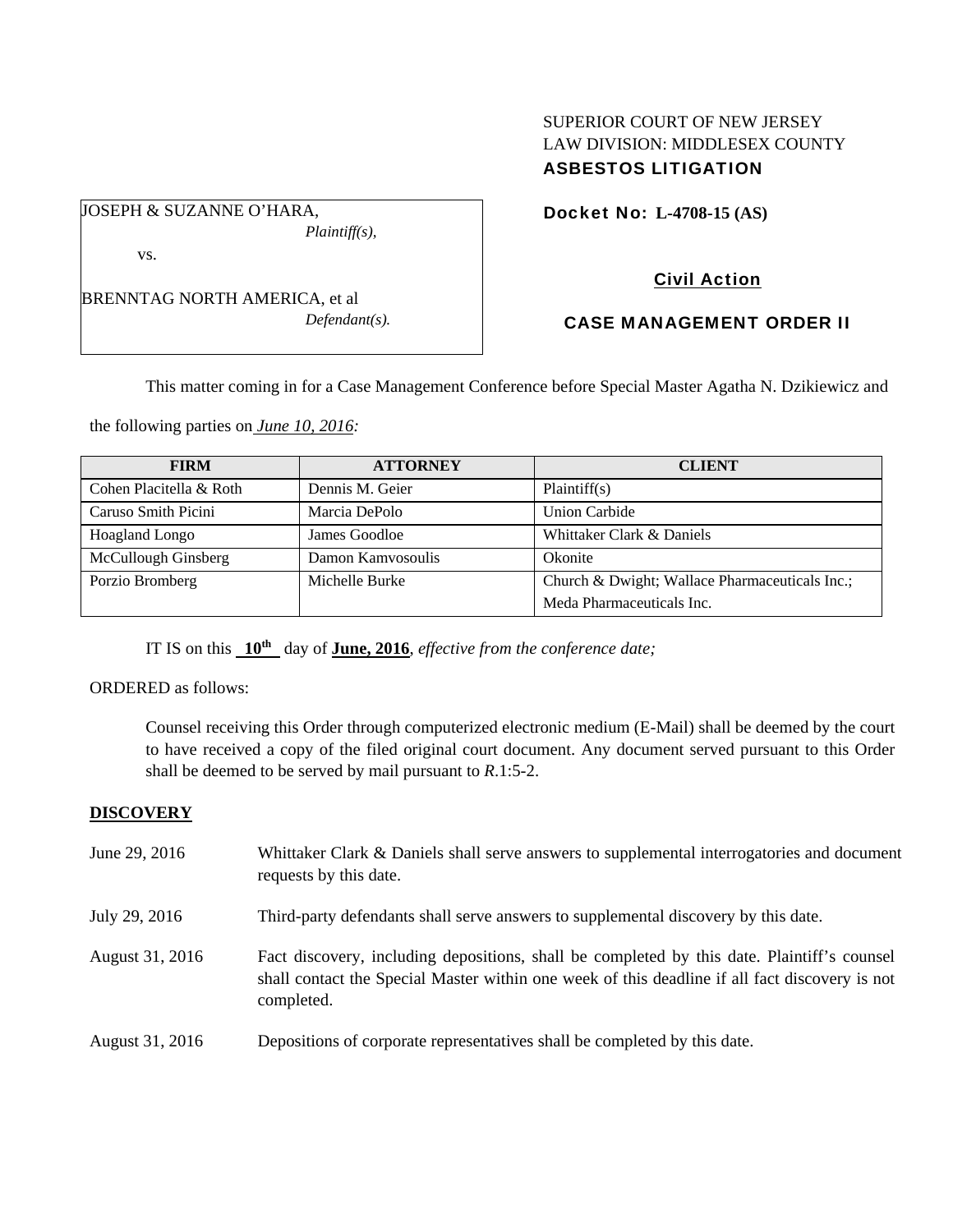### **EARLY SETTLEMENT**

- August 15, 2016 Settlement demands shall be served on all counsel and the Special Master by this date.
- August 22, 2016 Okonite shall serve a settlement demand upon its third-party defendants by this date.

#### **SUMMARY JUDGMENT MOTION PRACTICE**

- September 2, 2016 Summary judgment motions shall be filed no later than this date.
- September 30, 2016 Last return date for summary judgment motions.

#### **MEDICAL DEFENSE**

October 31, 2016 Defendants shall identify its medical experts and serve medical reports, if any, by this date. **In addition, defendants shall notify plaintiff's counsel (as well as all counsel of record) of a joinder in an expert medical defense by this date.** 

#### **LIABILITY EXPERT REPORTS**

- September 16, 2016 Plaintiff shall identify its liability experts and serve liability expert reports or a certified expert statement by this date or waive any opportunity to rely on liability expert testimony.
- September 30, 2016 Okonite shall serve liability expert reports, if any, upon its third-party defendants by this date.
- October 31, 2016 Defendants shall identify its liability experts and serve liability expert reports, if any, by this date or waive any opportunity to rely on liability expert testimony.
- October 31, 2016 Third-party defendants may serve liability expert reports, if any, by this date.

#### **ECONOMIST EXPERT REPORTS**

- September 16, 2016 Plaintiff shall identify its expert economists and serve expert economist report(s), if any, by this date or waive any opportunity to rely on economic expert testimony.
- October 31, 2016 Defendants shall identify its expert economists and serve expert economist report(s), if any, by this date or waive any opportunity to rely on economic expert testimony.

#### **EXPERT DEPOSITIONS**

November 23, 2016 Expert depositions shall be completed by this date. To the extent that plaintiff and defendant generic experts have been deposed before, the parties seeking that deposition in this case must file an application before the Special Master and demonstrate the necessity for that deposition. To the extent possible, documents requested in a deposition notice directed to an expert shall be produced three days in advance of the expert deposition. The expert shall not be required to produce documents that are readily accessible in the public domain.

\_\_\_\_\_\_\_\_\_\_\_\_\_\_\_\_\_\_\_\_\_\_\_\_\_\_\_\_\_\_\_\_\_\_\_\_\_\_\_\_\_\_\_\_\_\_\_\_\_\_\_\_\_\_\_\_\_\_\_\_\_\_\_\_\_\_\_\_\_\_\_\_\_\_\_\_\_\_\_\_\_\_\_\_\_\_\_\_\_\_\_\_\_\_\_\_\_\_\_\_\_\_\_\_\_\_\_\_\_\_